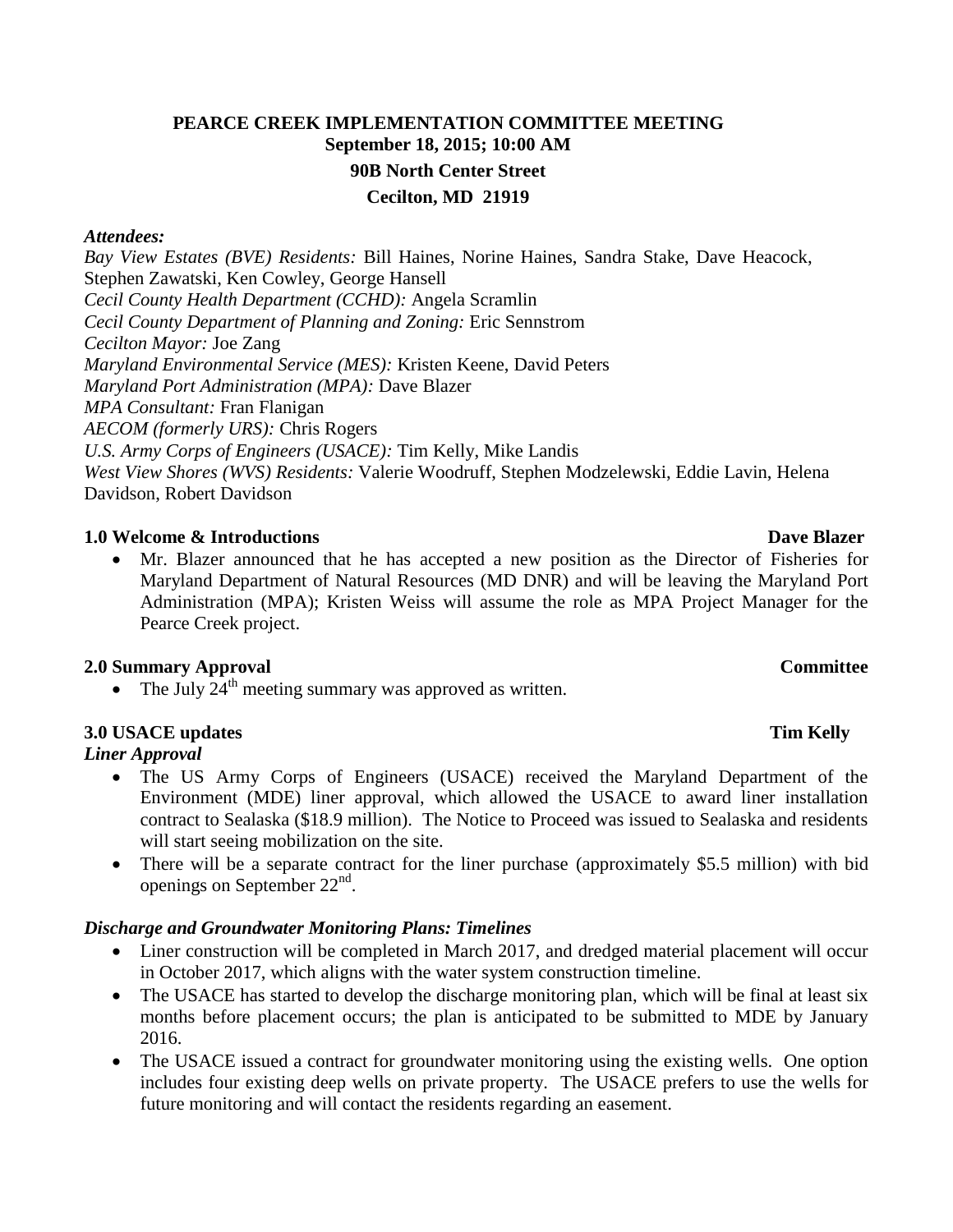A citizen requested the USACE share the groundwater monitoring plan, including the monitoring well locations. USACE replied they will provide the map to Maryland Environmental Service (MES) to be uploaded onto the Pearce Creek outreach website, however the groundwater monitoring plan is still being developed.

## *Tree Planting*

- MES has developed a plan that includes tree species recommendations and a delineated planting area along Pond Neck Road.
- The USACE needs to coordinate with the water system construction team to ensure that site activity does not disturb the trees which will be planted adjacent to Pond Neck Road.

# **4.0 Drinking Water Line Planning Progress Mayor Zang and Chris Rogers**

# *Updates*

- The waterline design is finished, but the Town of Cecilton is still hoping to acquire an easement on private property for one of the chlorine injection stations. In the event that the easement cannot be obtained, the chlorine injection station will be located on USACE property.
- Construction of the water system will start in January or February 2016.
- Three contracts will be used in conjunction with the water system: one for the main from the town to the community; one for the distribution system; and one for the on-lot work.
- AECOM will be coordinating with homeowners in the spring regarding the water distribution system.
- The West View Shores (WVS) board meeting will be held in October and the community property easements will be voted on.

## **5.0 MPA Update** Dave Blazer

## *Pearce Creek DMCF: Monitoring Approaches*

- A presentation was provided which described the three types of monitoring that will be conducted at the Pearce Creek site: Dredged Material Containment Facility (DMCF) surface water discharge, groundwater, and exterior.
- Per the MDE Water Quality Certification (WQC), the USACE is responsible for the development of discharge and groundwater monitoring plans. Exterior monitoring is a voluntary effort funded by MPA to detect changes in the environment surrounding the Pearce Creek DMCF.
- Based on the conditions in the WQC, the surface water discharge monitoring plan must be submitted by the USACE and approved by MDE prior to any dredged material placement in the DMCF. Once the plan is fully developed, the exact constituents being monitored for will be known.
- Groundwater monitoring will include groundwater sampling in the Magothy and Patapsco aquifers. The plan will be submitted by the USACE to MDE for approval and will include the following: the description and location of all the monitoring wells, well ID numbers, aquifer designation, monitoring frequency of the water levels and constituents, and the specific constituents being monitored.
- Exterior monitoring is a voluntary effort on behalf of MPA that is not required by MDE and is used to monitor the environmental parameters surrounding the Pearce Creek DMCF and includes sediment, water, and benthic community sampling in the Pearce Creek Lake and Elk River.